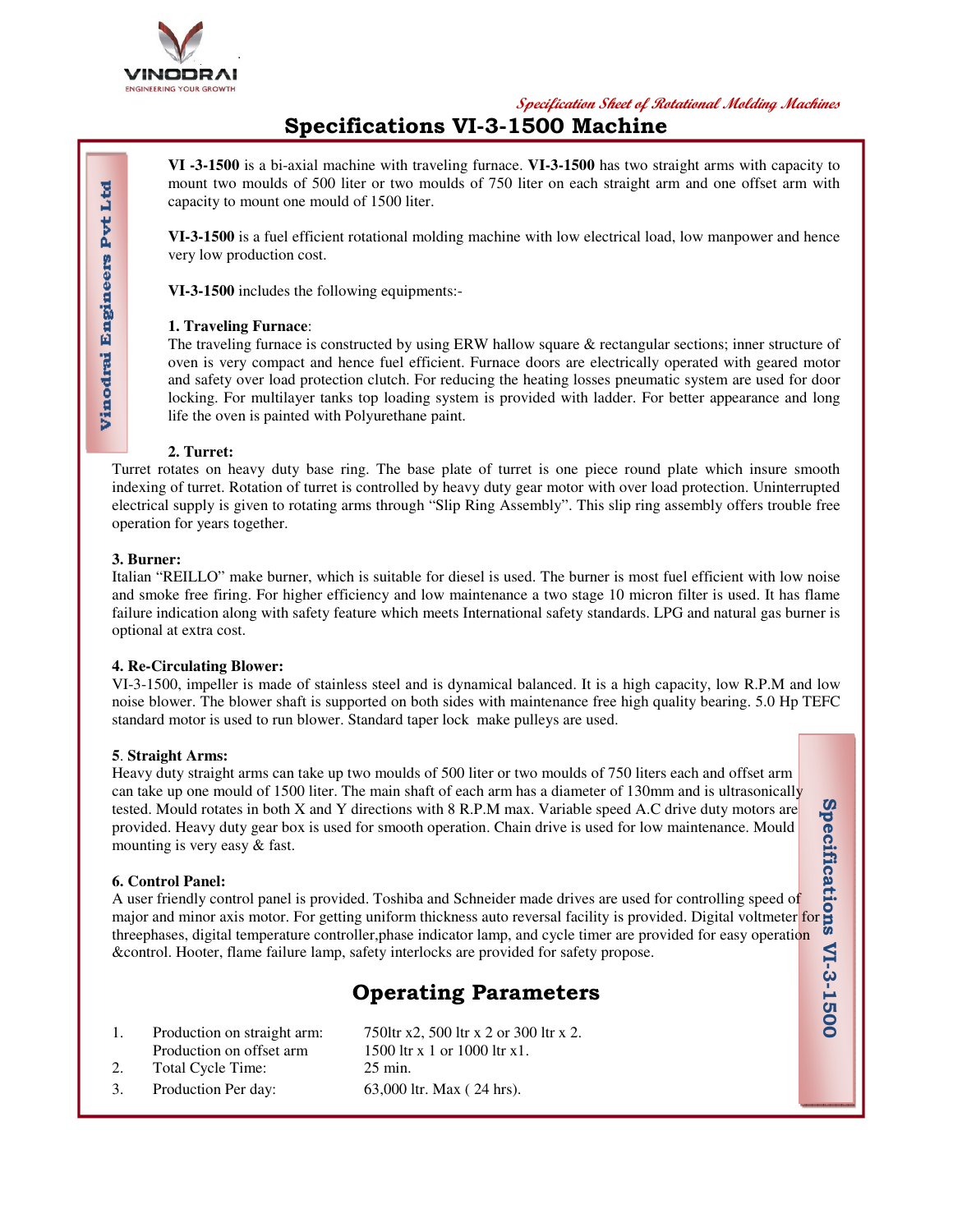

### **Specification Sheet of Rotational Molding Machines**

|                                                                                                                                             | 4.                                                                     | Production Capacity:             | 90 tanks/day.                                                    |                              |                         |  |
|---------------------------------------------------------------------------------------------------------------------------------------------|------------------------------------------------------------------------|----------------------------------|------------------------------------------------------------------|------------------------------|-------------------------|--|
|                                                                                                                                             | 5                                                                      | Electrical Load:                 | 18.5 Hp(415 volt 3 phase).                                       |                              |                         |  |
|                                                                                                                                             |                                                                        | Diesel Consumption:              | 12 liter/hr                                                      |                              |                         |  |
|                                                                                                                                             |                                                                        | <b>OR</b>                        |                                                                  |                              |                         |  |
|                                                                                                                                             |                                                                        | Gas Consumption:                 | $10.2$ kg/hr                                                     |                              |                         |  |
|                                                                                                                                             |                                                                        | Process Temperature:             | 180 degree.                                                      |                              |                         |  |
|                                                                                                                                             |                                                                        |                                  |                                                                  |                              |                         |  |
|                                                                                                                                             | 8.                                                                     | Space for Machine:               | L 12 Mtr $x W 9 Mtr x H 5.7 Mtr$ .                               |                              |                         |  |
|                                                                                                                                             |                                                                        | Machine suitable for:            | Double layer, Triple layer, Four layer and Foam /Insulated tank. |                              |                         |  |
|                                                                                                                                             | 10.                                                                    | Manpower:                        | 3 Semi skilled persons.                                          |                              |                         |  |
|                                                                                                                                             |                                                                        |                                  |                                                                  |                              |                         |  |
| Vinodrai Engineers Pvt Ltd                                                                                                                  |                                                                        | <b>Technical Specifications:</b> |                                                                  |                              |                         |  |
|                                                                                                                                             |                                                                        |                                  | <b>Model No.: VI-3-1500</b>                                      |                              |                         |  |
|                                                                                                                                             |                                                                        |                                  |                                                                  |                              |                         |  |
|                                                                                                                                             |                                                                        |                                  |                                                                  | 3                            |                         |  |
|                                                                                                                                             |                                                                        |                                  |                                                                  | 500 Kg                       |                         |  |
|                                                                                                                                             |                                                                        |                                  |                                                                  | 250 Kg                       |                         |  |
|                                                                                                                                             |                                                                        |                                  |                                                                  | 1200 mm                      |                         |  |
|                                                                                                                                             |                                                                        |                                  |                                                                  | $0 - 8$                      |                         |  |
|                                                                                                                                             |                                                                        |                                  |                                                                  | $0 - 8$                      |                         |  |
|                                                                                                                                             |                                                                        |                                  |                                                                  |                              |                         |  |
|                                                                                                                                             | Furnace / Oven                                                         |                                  |                                                                  |                              |                         |  |
| 124000                                                                                                                                      |                                                                        |                                  |                                                                  |                              |                         |  |
|                                                                                                                                             |                                                                        |                                  |                                                                  | 60,000                       |                         |  |
|                                                                                                                                             |                                                                        |                                  |                                                                  | 250.0                        |                         |  |
|                                                                                                                                             |                                                                        |                                  |                                                                  | 12000                        |                         |  |
|                                                                                                                                             |                                                                        |                                  |                                                                  |                              |                         |  |
|                                                                                                                                             |                                                                        | Electrical                       |                                                                  |                              |                         |  |
|                                                                                                                                             |                                                                        |                                  |                                                                  | 415 V, 50 Hzs 3 Ph & Neutral |                         |  |
|                                                                                                                                             |                                                                        |                                  | 5.0                                                              |                              |                         |  |
|                                                                                                                                             |                                                                        |                                  |                                                                  | 2.0                          |                         |  |
|                                                                                                                                             |                                                                        |                                  |                                                                  | 1.5                          |                         |  |
|                                                                                                                                             |                                                                        |                                  |                                                                  | 0.5                          |                         |  |
|                                                                                                                                             |                                                                        |                                  |                                                                  | 0.5                          |                         |  |
|                                                                                                                                             |                                                                        |                                  |                                                                  | 1.0                          | $\boldsymbol{\omega}$   |  |
|                                                                                                                                             |                                                                        |                                  |                                                                  | 1.0                          |                         |  |
|                                                                                                                                             |                                                                        |                                  | TOTAL=                                                           | $19$ Hp                      |                         |  |
|                                                                                                                                             |                                                                        |                                  |                                                                  |                              |                         |  |
|                                                                                                                                             |                                                                        | Scope Of our Supply:             |                                                                  |                              |                         |  |
|                                                                                                                                             | Scope of supply includes machine and control panel as specified above. |                                  |                                                                  |                              |                         |  |
|                                                                                                                                             | Customer will have to provide for                                      |                                  |                                                                  |                              |                         |  |
|                                                                                                                                             |                                                                        |                                  |                                                                  |                              |                         |  |
| Foundation and civil work as required.<br>1                                                                                                 |                                                                        |                                  |                                                                  |                              |                         |  |
|                                                                                                                                             | 2<br>Electrical connection up to panel.                                |                                  |                                                                  |                              |                         |  |
|                                                                                                                                             | 3<br>2 T electric hoist for Loading / Unloading of mould and product.  |                                  |                                                                  |                              |                         |  |
|                                                                                                                                             | Erection and commissioning as per agreed terms.<br>4                   |                                  |                                                                  |                              |                         |  |
|                                                                                                                                             | 5<br>Diesel Storage Tank.                                              |                                  |                                                                  |                              | pecifications VI-3-1500 |  |
| Note:                                                                                                                                       |                                                                        |                                  |                                                                  |                              |                         |  |
| Vinodrai also manufacture touch screen PLC based control panel on buyer's demand. It's a semi-automatic<br>panel with ALEN BRADLY make PLC. |                                                                        |                                  |                                                                  |                              |                         |  |
| Specification is subjected to improvement and development.<br>❖                                                                             |                                                                        |                                  |                                                                  |                              |                         |  |
|                                                                                                                                             |                                                                        |                                  |                                                                  |                              |                         |  |
|                                                                                                                                             |                                                                        |                                  |                                                                  |                              |                         |  |